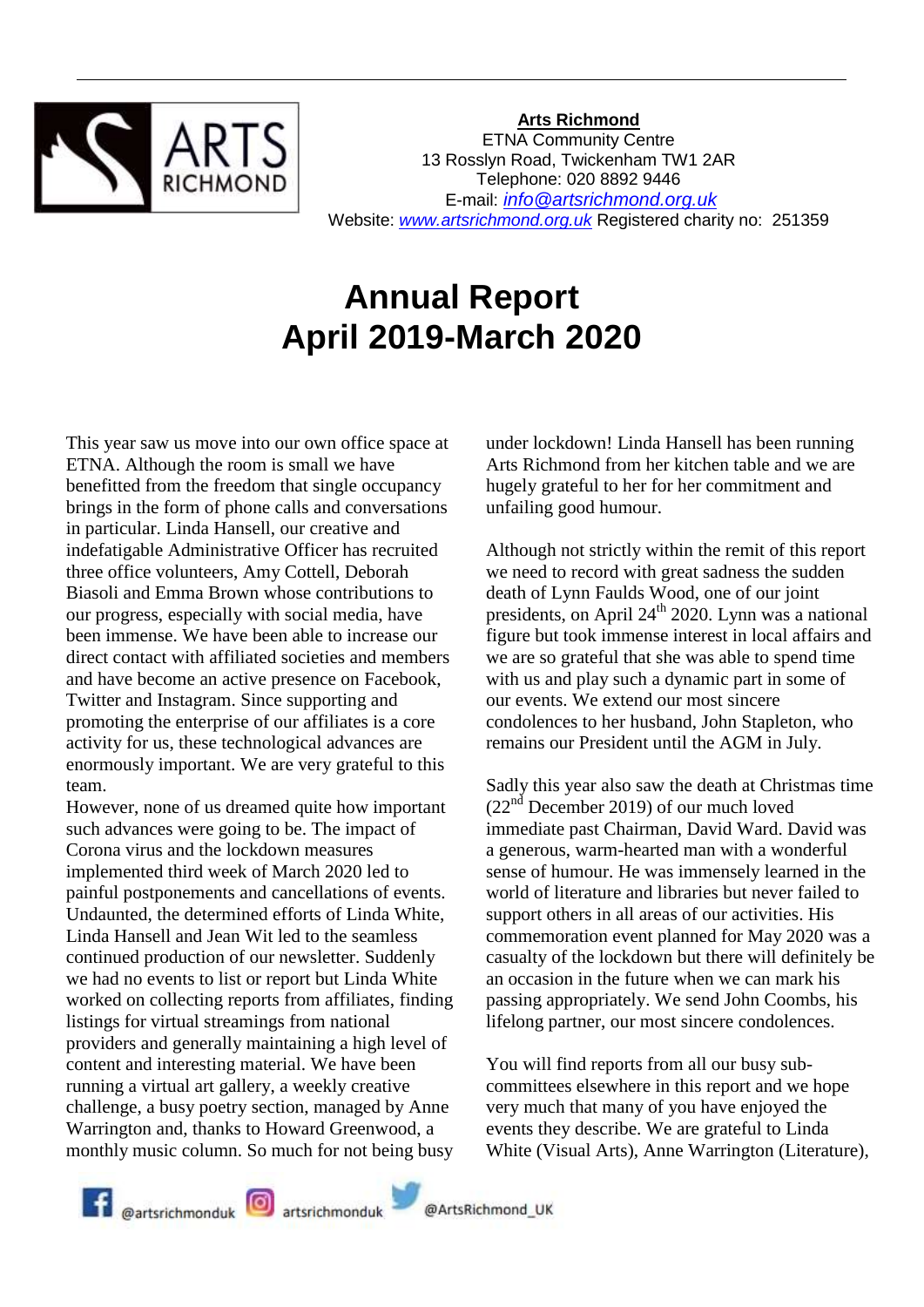Gillian Thorpe (Drama) and Janet Langhorne (Showcoach) for the reports and for all their hard work through the year. Their commitment and dedication to Arts Richmond are enormously valued. The Music sub-committee has not undertaken an event in this year but is now involved in planning for a Jazz Festival and an Opera Festival, hopefully both for 2021.

#### **1. Objectives**

Our Executive Committee works hard in pursuit of our objective to disseminate information and promote engagement in the huge range of arts events and activities produced by our affiliated groups and societies. In furtherance of the same objective, we also promote a number of events ourselves as evidenced in this report.

#### **2. Management and membership**

We are grateful to our trustees, Clive Bradley, Cllr. John Coombs, Sandra Green, Howard Greenwood and, until his death, David Ward, who have met regularly to scrutinise the finances and output of the charity. They will appoint a fifth trustee to join them for 2020 onwards.

The Executive Committee benefits from the work of five sub-committees: Drama, Literature (with Poetry), Music, Showcoach and Visual Arts.

We meet our society representatives and members formally at the AGM and informally at many functions throughout the year.

Jean Wit. Anne Warrington and Gillian Thorpe were re-elected to the committee at the 2019 AGM.

We are pleased that two people have been co-opted on to the Executive this year. They are Nick George from Instant Opera and Cllr. Nancy Baldwin. We look forward to their election at the AGM 2020. In addition, three serving councillors have been appointed to serve on the Executive: they are Cllr. Lesley Pollesche, Cllr. Jim Millard and Cllr. Humphreys. We look forward very much to working with them.

#### **3. Communication and Publicity**

As already mentioned, Linda White continues to produce our monthly What's On Newsletter. We are enormously grateful to her for her commitment

and total reliability. 1,000 copies are printed each month and distributed to councillors, the libraries and the Visit Richmond outlets. The electronic version is widely distributed to our affiliates.

The newsletter regularly runs to 8 pages – evidence of the numerous activities of our affiliated societies and the importance they attach to inclusion of their events in our publicity. The distribution of flyers through the newsletter is an important part of our service to our affiliates.

The website continues to be an important communication tool. Linda Hansell, has become skilled in uploading information and in ensuring our information appears on Facebook, Twitter and Instagram. She has added the use of Mailchimp to her list of skills this year which has helped enormously with distribution issues.

Over 140 local organisations are currently affiliated to Arts Richmond. This is an enormous increase on last year's figure (100) and entirely due to the determined efforts of Linda and her team.

We could not manage without our loyal group of 'stuffers' who meet every month to ensure the distribution of the flyers in the newsletter. They are Zeena Clark, Heather Morgan, Jill Sutherland, Janet Langhorne, Linda White, Rosalind Potter, Peter Calvert, John Coombs, Jenny Mason, Graham Nugent and Julia Corker. During the year, Joan Heath, having reached the age of 101, decided to step down. We miss her very much and are grateful to her for all her stuffing years!

We are indebted to Jean Wit, our Assistant Treasurer who continues to volunteer in the office two days a week. In addition to her finance work, Jean is our main proof reader and critical friend and is a hugely important member of the team.

#### **4. Partnership with LBRuT**

This year Arts Richmond and the voluntary sector membership of the Arts Advisory Panel, met to work on our contribution to the projected LBRuT Cultural Strategy 2020 onwards, which we understood to be in preparation. We look forward to reinstating the full Advisory Committee with the crucial involvement of the borough Arts Service as soon as possible.

We made a significant contribution to the annual LBRuT Literature Festival 2019.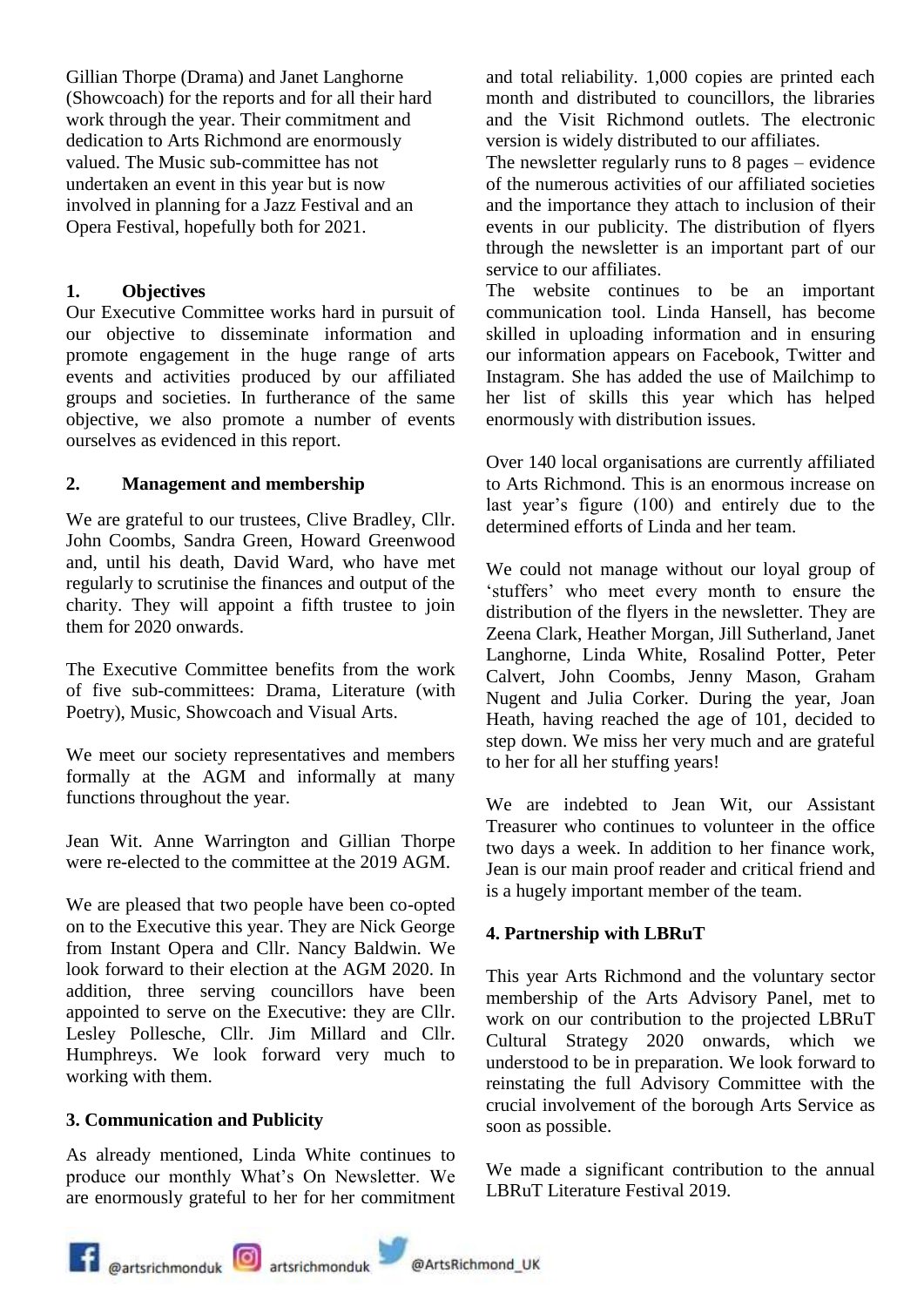#### **5. Visual Arts (Acting Chair: Hilary Dodman)**

Committee members: Linda White, Sue Ribbans, John Coombs, Heather Montford.

# **Photography Exhibition**

Arts Richmond hosted a Photography Exhibition at Richmond and Hillcroft Adult and Community College (RHACC), Parkshot Campus, Parkshot, Richmond Upon Thames, TW9 2RE from Monday 5 May to 12 May 2019. Varied and high-quality photographs were submitted and displayed in the light and airy Atrium of Richmond and Hillcroft Adult and Community College.

# **Affordable Art Tent**

Once again, Arts Richmond invited members of either Arts Richmond or its affiliated societies to submit their artwork (priced at under £100) or greetings cards to be sold at the vibrant Richmond May Fair on Saturday 11 May 2019. We are pleased to say that many artists brought their work and their greetings cards which depicted a wide range of subjects and in a wide range of media.

# **Art Launch**

It was decided by the Visual Arts sub-committee that it would be good to host an evening during which artists could meet and hear about all the planned art events in the coming year but also to socialise and network with both Arts Richmond and other creative people. This evening happened on Wednesday 23 October 2019 at the ETNA Centre. A great many artists came and heard about what exciting art projects were planned for the coming year.

# **The Diana Armfield Prize for Drawing from Observation**

For the second year running we hosted the Diana Armfield Competition from Tuesday 25 February until Monday 2 March 2020. It was held at the charming and atmospheric Barn Church, 41 Atwood Avenue, Kew TW9 4HF that was constructed from many parts of an ancient Surrey barn. 58 artists sent in their work and 104 drawings in total were displayed. The Private View was held on Thursday 27 February 2020 and the many artists and their friends who came heard an inspiring talk by Diana Armfield, who also presented the prizes after she was introduced by Cllr. John Coombs.

# **6. Literature** (Acting Chair: Hilary Dodman)

(Acting Chair: Hilary Dodman) Committee members: Peter Cregeen, Heather Montford, Anne Warrington, Jean Wit, Gillian Thorpe, Clive Bradley

# **Young Writers Competition March 2020**

Over 600 entries were received from our borough schools covering Reception through to Year 10. This year with the help of Dr Jonathan Gibbs, Director of Creative and Professional Writing at St Mary's University, and his English degree students, these were whittled down to 50 finalists per age group. We are grateful to Guy Jones (Orange Tree Theatre), Elizabeth Ryan (Hampton Library), Anne Beach (retired English teacher) and Anne Warrington for selecting the final 16. The Awards Ceremony once more took place at Twickenham's Exchange Theatre attended by all the finalists and their families. Keith Wait organised and directed three young professional actors to perform the final 16 short-listed pieces. These dramatized readings as usual provided a most entertaining and thought provoking afternoon thoroughly enjoyed by all. Laureates in the senior and junior age groups were nominated. As part of their role they will be asked to attend and review a number of events throughout 2020 "It is always refreshing to read a review written by a young writer."

# **The Book Picnic May 2019**

Our special guest speaker this year was the nationally renowned poet, Roger McGough. Not only were we treated to a delightful sprinkling of his own poems, but he also presented prizes to the winning poets of our first Roger McGough Poetry Competition. Most of the winners and runners -up were present at the Picnic and read their poems to an appreciative audience. Roger McGough has kindly granted permission to lend his name to future Roger McGough Poetry Competitions. An Anthology of the winning forty poems was printed and each poet named on the long list received a free copy.

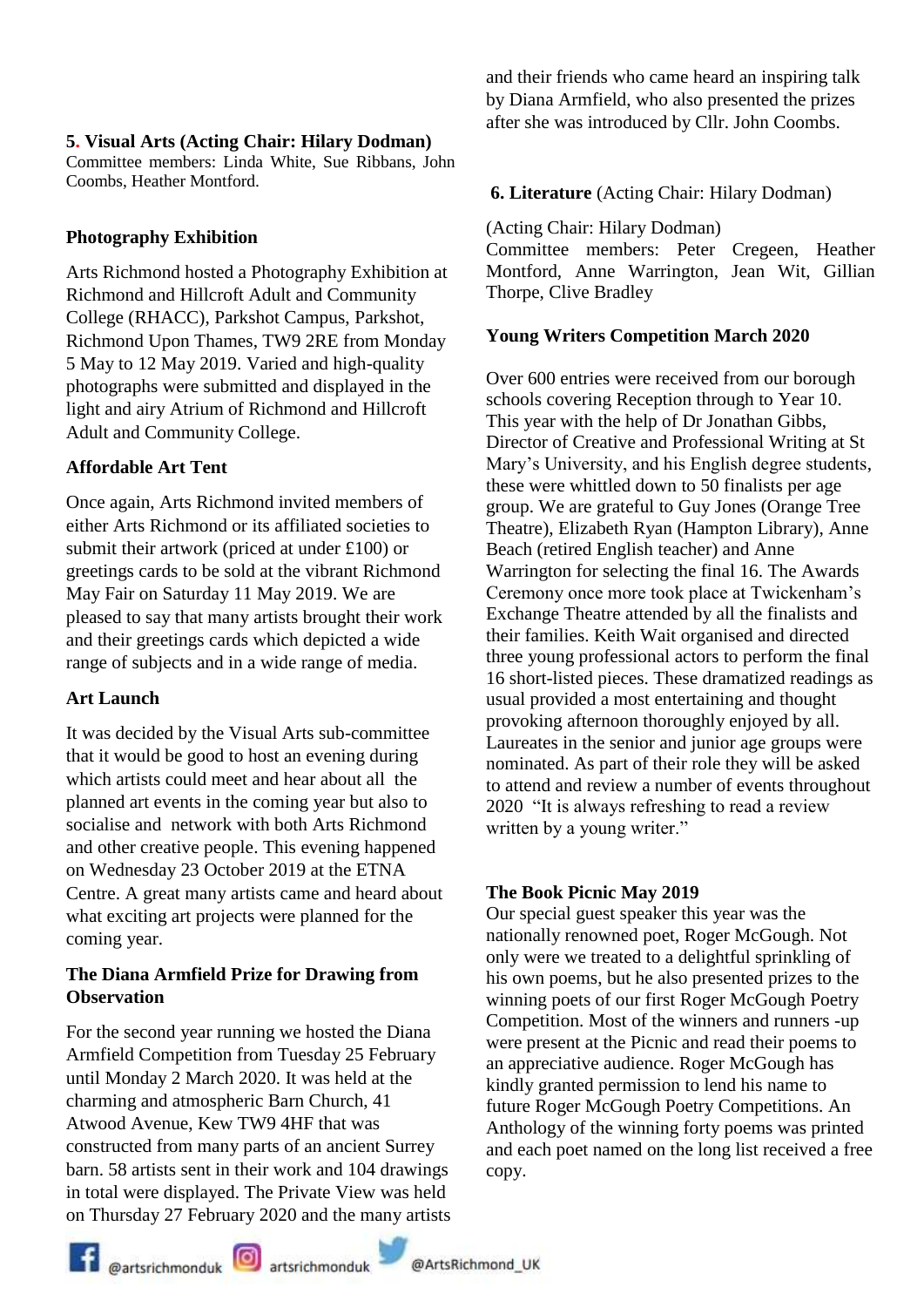#### **November Literature Festival 2019**

We held four events at this year's Literature Festival, three of which were held at Duke Street Church and presented the distinguished authors: Antonia Fraser in conversation with Anne Sebba on her new book 'The King of the Catholics'; Kate Williams in conversation with York Membery on her new book 'Rival Queens'; Katie Hickman on her new book 'She-Merchants, Buccaneers and Gentlewomen'. All three events were extremely well attended. The fourth event, 'Re-Writing The Climate' was presented jointly by poets Polly Atkin and Matthew Griffiths, supported by a group of accomplished poetry readers, and was held at The Noel Coward Suite, Hampton Hill Theatre. We were delighted to see a number of students from St. Mary's University in attendance.

#### **The Poetry Hub 2019-2020**

#### **Reading of Anthology Poems**

As a follow on from the Roger McGough Poetry Competition a further poetry event was organised that took place at The Mary Wallace Theatre. Poets and other experienced poetry readers read all forty long-listed poems from our new published Anthology, 'About Time'.

#### **7. Drama**

Committee members: Gillian Thorpe (Chair), Sue Bell, Laurie Coombs, Benedict Dias, Hilary Dodman and Anne Warrington. The committee received much help during the year from Pam Frazer.

2019-2020 was another action-packed year for the drama committee.

# **The Swan Awards 2019**

The Annual Swan Awards Gala took place in September at The Landmark Arts Centre, where we were delighted to welcome Sally Phillips as our celebrity guest presenter. She and the Mayor of Richmond Upon Thames, Cllr Nancy Baldwin, kept the atmosphere lively and helped to create a highly enjoyable event. Over 190 people attended. The judges attended 41 productions encompassing 53 shows (when taking into account multiple casts) during the course of the acting year (Sept 18 - July 19). A fifth were musicals or pantos and almost a quarter of all productions involved children and

young people – a very encouraging sign for the longevity of local theatre.

Out of 62 nominations, 17 Awards were presented plus the Judges Award and The Accolade which this year was awarded to Jackie Howting of Edmundian Players.

The new design for the Swan Awards trophies, designed by Sue Ribbans and produced by Laurie Coombs, was much admired.

The Swan Awards are a very integral part of Arts Richmond's year and they would not have been possible without the hard work of the judges for 2019-2020: John Bellamy, Sue Bell, Pip Egan, Stephen Leslie, Warren Walters and Keith Wait. We are very fortunate to have such dedicated and hardworking people on our team.

SWAP, the 'mentoring' scheme for new judges continued to flourish under the expert guidance of Anne Warrington with sterling support from Keith Wait. Mentee Benedict Dias joined the judging panel for 2019-2020 taking the place of Stephen Leslie who stepped down. We continue to be grateful to all the societies for providing complimentary tickets to the participants. Hilary Dodman organised a social event in July for past and present Judges to meet the Executive to further their understanding of the work they do and the time and commitment it requires.

We couldn't do such a great job without the financial support of Kay Williams for which we are all very grateful. We would also like to thank Sara Burn Edwards and Colin Squire (Squires Garden Centre).

#### **Drama Forum**

This event was held on 19th January 2020, principally to discuss the Swan Awards with affiliates but also to address the urgency of acquiring new Judges for the Awards and to discuss the future of the New Plays Festival. 23 people attended, with representation from at least 15 societies. Comments about the scheme and the 2019 event in particular were overwhelmingly positive. Probably the principal concern was about the ticket price, though there was still enthusiasm for a formal black-tie event. It was also suggested that all the nominations citations should be displayed at the event. Keith Wait addressed various issues about the regulations. There was then discussion about recruitment of new Judges, vital to the future of the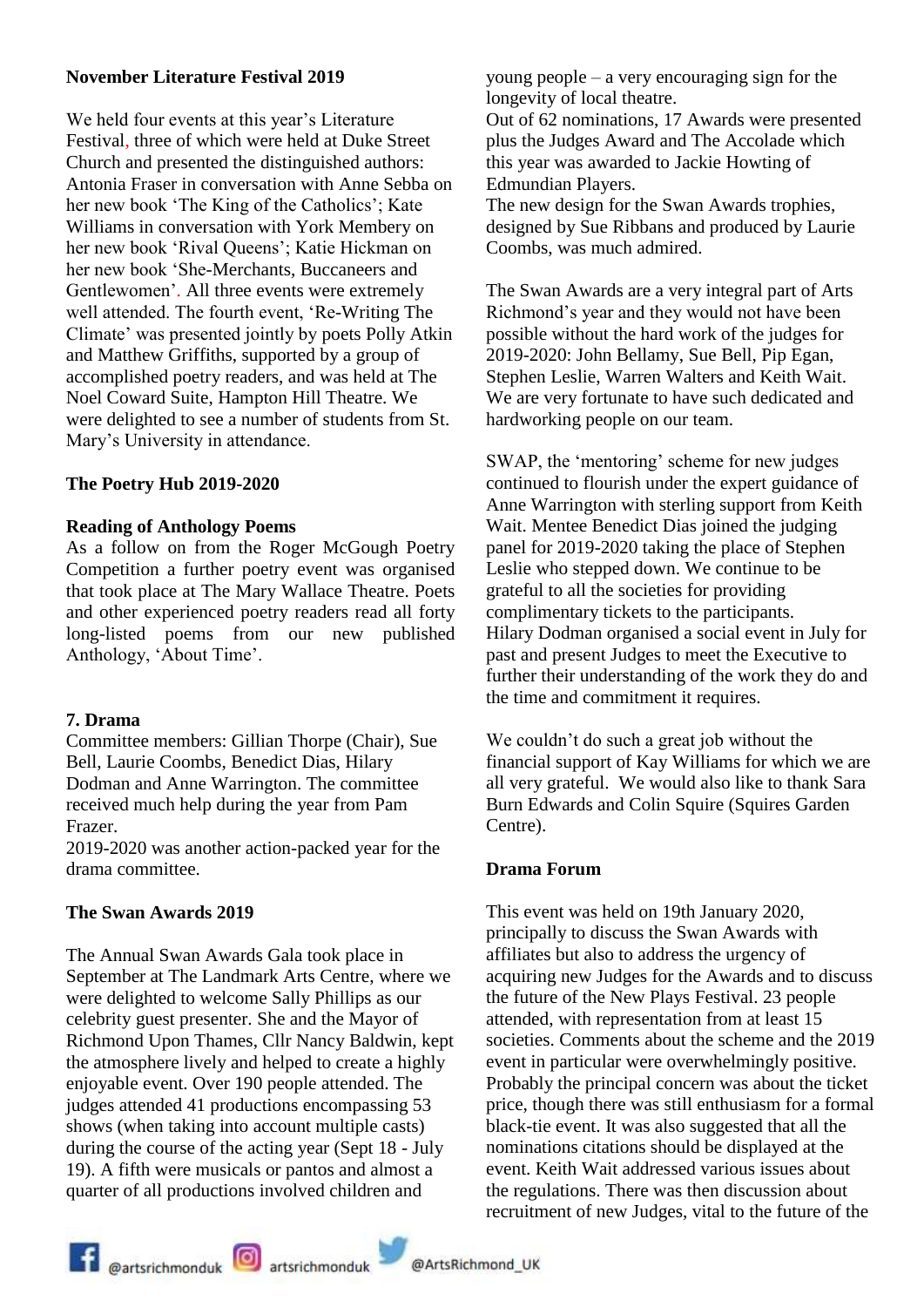Awards. It was agreed that the committee would initiate a strong campaign, including on social media, to acquire new Judges. In fact this produced 9 applications to become new judges, of which 2 are required for the 2020-2021 season.

# **New Plays Festival**

The New Plays Festival 2020 was launched in April 2019 but the response from writers associated with societies was sparse. After taking input from affiliates, who were still enthusiastic about the project, it was decided to postpone the Festival until the following year and open it up to a wider community, including colleges, and remove the requirement to pre-allot a society with whom to produce eventual finalist plays. Regrettably the Festival had to be once again postponed because of the effects of the corona virus pandemic and is now planned for launch in spring 2021.

# **The Future**

We are hoping that the Swan Awards Gala Event will go ahead as planned on September 20th 2020, but this will depend on the coronavirus situation. Nancy Baldwin, Richmond's Mayor in 2019-2020, will be a very welcome new member of the Drama Committee.

We have been very pleased to see the increased involvement of the member societies with our social media. One reason for the increase was the creation of our "special mention of the day" on all three of our social media platforms linked to when a society uploads an event. We hope to see even more production information uploaded to the website once a new season can be announced.

# **8. Showcoach**

(Chair: Janet Langhorne Committee Members: Jean Wit, Linda White, Heather Morgan, Hilary Dodman)

# **April 2019**

We had booked a **Behind the Scenes Tour of the Royal Albert Hall**. A low response meant that we had to cancel this event but fortunately we did not make a loss on our booking

#### **June 2019**

#### A party of 10 visited **Pitzhanger Manor and**

**Gallery** (near Ealing) in the morning and then onto St Mary's Church, Perivale. Here we were given a talk on the history of the church followed by a

Piano Recital given by local musicians. This was a very successful day

#### **July 2019**

This was our trip to **Yorkshire** for an insight into the **History and Heritage of the West Riding** over 4 days/ 3 nights. This was a most enjoyable trip organised with the help of Heritage Travel and all 29 of us had a really good time seeing so many interesting places. It was also a great opportunity for making new friends. We were based in Harrogate where we had a walking tour. Amongst the places we visited were Burghley House, Salts Mill, Saltaire, Harewood House, Ripon Cathedral and Wakefield.

Finally on our way home we visited the National Memorial Arboretum, a very moving and special place at which to end our trip.

#### **August 2019**

This was our annual visit to **Chichester Festival Theatre**. This year over 40 of us were able to see a great performance of **Oklahoma** which made, as always, a very enjoyable day out. As there was no pre-show talk this year it also gave us more time to explore the city and have a leisurely lunch.

#### **September 2019**

**The Proms** This was a return visit requested by many who had been the previous year. We had a high demand for tickets to see **Yuja Wang** (the world famous pianist) playing Rachmaninoff Piano Concerto No 3 in D minor followed by a performance of Brahms Symphony No 2 in D major.

All 15 of us had a wonderful evening!

#### **October 2019**

Our second visit to **Glyndebourne** this time was included in our Heritage of Sussex tour. This year it was to see **Rigoletto** a very different kind of production. We visited Hever Castle on our way to East Grinstead where we spent 2 nights/3 days. The second day we visited Farley's House and Gallery which was the home of the famous American photographer, Lee Miller, and her artist husband Roland Penrose. This was an amazing place to see, full of works by Picasso, Max Ernst and many others just hanging there in their house! Some of us were fortunate to meet their son Anthony Penrose who now looks after their estate. Following this we spent a short time in Lewes before going on to Glyndebourne where we arrived in our finery but in the pouring rain! On our last day we visited

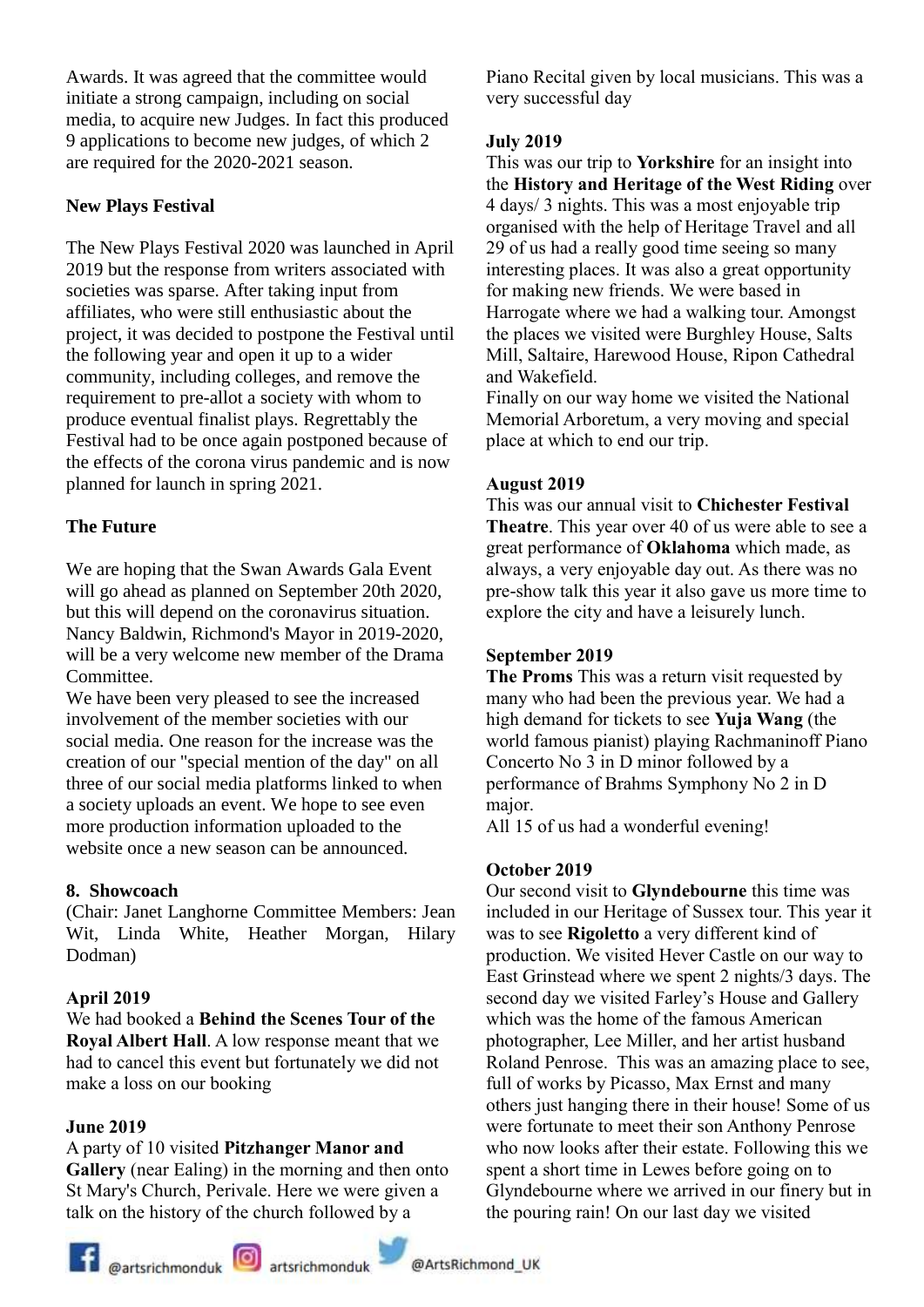Batemans, a lovely NT property before returning home. All 23 members said they had had a wonderful time and want to go back yet again!

#### **November 2019**

This was an **East End walk** led by a very knowledgeable Blue Badge Guide starting at the Whitechapel Art gallery. We visited Petticoat Lane, Brick Lane, Shoreditch and Spitalfields. At the end of the walk the "icing on the cake" was a delicious lunch in a very typical East End pub. All 15 of us thoroughly enjoyed learning about a fairly unfamiliar area of London

#### **December 2019**

This was an evening outing by coach up to **Sadler's Wells** to see Matthew Bourne's production of **The Red Shoes** ballet to the music by Bernard Herrmann. We were sold out for this very popular show and the 30 of us who went had a brilliant evening in our very good Stalls seats. This was a lovely pre- Christmas occasion.

#### **January 2020**

We had a visit to the **British Museum** for a talk about and a free flow tour of **the Troy Myth and Reality Exhibition.** There were 15 people signed up to this day and all said they enjoyed seeing and learning more about this mythical legend.

#### **February 2020**

A trip to the **Royal Festival Hall** to hear the **Philharmonia Orchestra** in an afternoon of Russian music under the direction of their Principal Conductor Designate Santtu-Matias Rouvali. This was the weekend of the horrendous storm which made transport very difficult. However 10 of us made and it was a really amazing concert.

# **March 2020**

#### A visit to the **Saatchi Gallery** to see the **Tutankhamun Exhibition, Treasures of the Golden Pharaoh.** Unfortunately although 20

people had booked for this exciting visit, it was less than a week before Lockdown started and many of us decided not to go. The members who did go enjoyed their visit.

That brings me to the end of a very interesting year of Showcoach visits.

I hope everyone who has been on one or more of them has found their time well spent and will encourage others to join us.

I would like to say a big thank you to all my team who help me in deciding destinations and

organising these visits.

Unfortunately, there will be no further trips or visits in the foreseeable future until such activities are declared safe.

#### **9. Assuring quality for members and funders** This is achieved through:

- Formal feedback forms and questionnaires.
- Messages via our Website and other social media channels
- Views expressed at such forums as the Arts Advisory Panel and other meetings
- Our sub-committees meeting regularly to consider members' views and expectations and take them into consideration when instigating projects and planning for future events.
- Our office being open for contacts and prompt responses every day from 9.30am to 12.30pm

#### **10. Thanks**

We are enormously grateful to Lynn Faulds Wood and John Stapleton for their generous support of Arts Richmond both before they took office as Presidents and throughout this year. As mentioned earlier, Lynn's sudden death in April 2020 was a dreadful blow.

We welcome the Right Honourable Sir Vincent Cable and his wife, Lady Rachel Cable as our Presidents 2020-2021 and look forward very much to working closely with them.

We gratefully acknowledge the support of Kay Williams and the David King Trust and are grateful to Squires Garden Centre, Richmond Shakespeare Society, Teddington Theatre Club, BROS, Nicky Browne, Emma Durnford, Pam Frazer and others for their generous donations to our annual raffles. We are also very grateful to our anonymous donors.

Hilary Dodman Chairman, July 2020